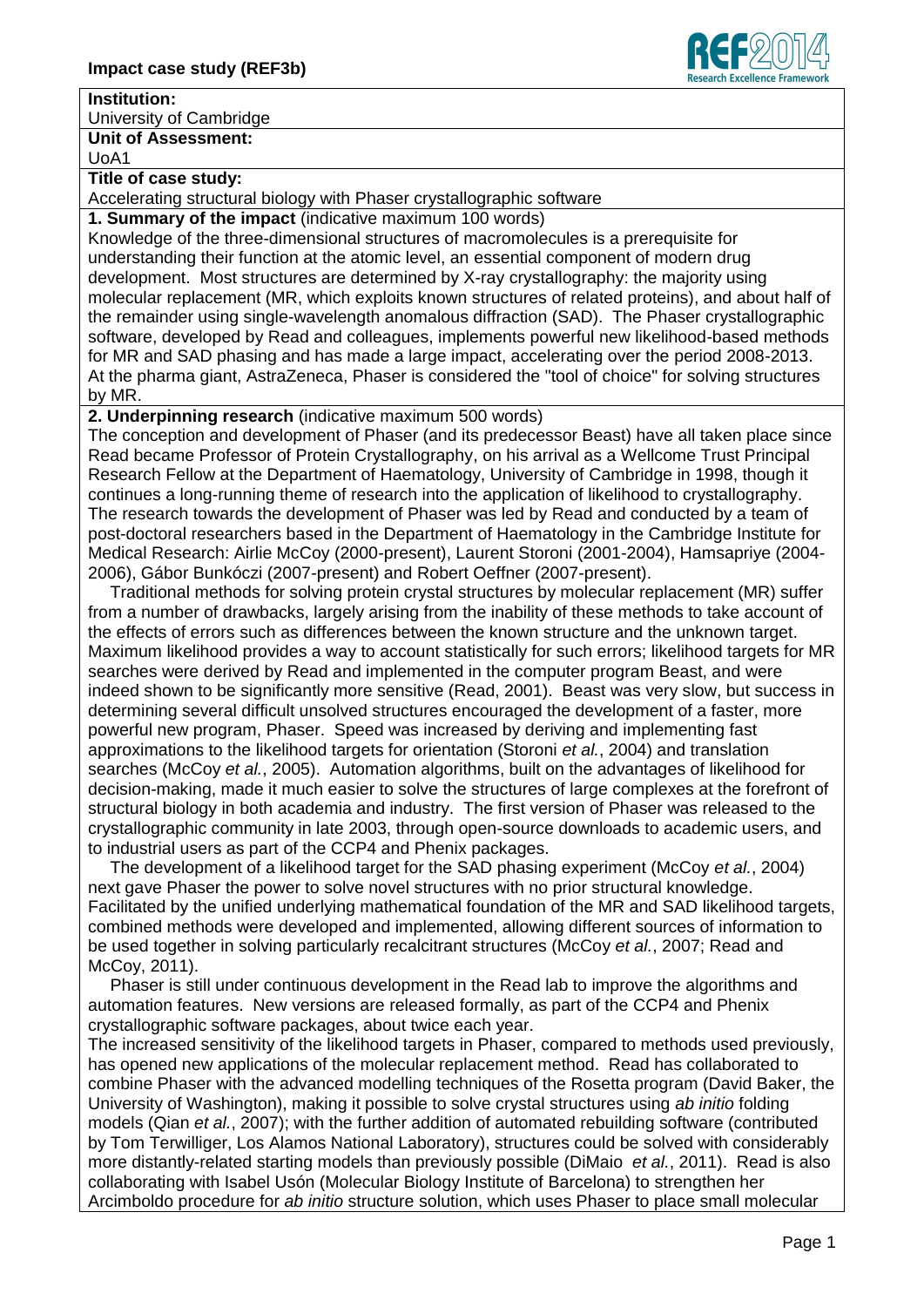

fragments such as helices that seed completion of the rest of the structure.

**3. References to the research** (indicative maximum of six references)

- Read, R.J. Pushing the boundaries of molecular replacement with maximum likelihood. 2001. Acta Cryst. D57: 1373-1382. PMID: 11567148. Citations: 548. Journal impact factor: 14.1
- Storoni, L.C., McCoy, A.J. and Read, R.J. Likelihood-enhanced fast rotation functions. 2004. Acta Cryst. D60: 432-438. PMID: 14993666. Citations: 834. Journal impact factor: 14.1
- McCoy, A.J., Storoni, L.C. and Read, R.J. Simple algorithm for a maximum-likelihood SAD function. 2004. Acta Cryst. D60: 1220-1228. PMID: 15213383. Citations: 39. Journal impact factor: 14.1
- McCoy, A.J., Grosse-Kunstleve, R.W., Storoni, L.C. and Read, R.J. Likelihood-enhanced fast translation functions. 2005. Acta Cryst. D61: 458-464. PMID: 15805601. Citations: 1177. Journal impact factor: 14.1
- McCoy, A.J., Grosse-Kunstleve, R.W., Adams, P.D., Winn, M.D., Storoni, L.C. and Read, R.J. Phaser crystallographic software. 2007. J. Appl. Cryst. 40: 658-674. PMID: 19461840. Citations: 2968. Journal impact factor: 3.3
- Qian, B., Raman, S., Das, R., Bradley, P., McCoy, A.J., Read, R.J. and Baker, D. High-resolution structure prediction and the crystallographic phase problem. 2007. Nature 450: 259-264. PMID: 17934447. Citations: 145. Journal impact factor: 38.6
- DiMaio, F., Terwilliger, T.C., Read, R.J., Wlodawer, A., Oberdorfer, G., Wagner, U., Valkov, E., Alon, A., Fass, D., Axelrod, H.L., Das, D., Vorobiev, S.M., Iwaï, H., Pokkuluri, P.R. and Baker, D. Improved molecular replacement by density- and energy-guided protein structure optimization. 2011. Nature 473: 540-543. PMID: 21532589. Citations: 43. Journal impact factor: 38.6
- Read RJ and McCoy AJ. Using SAD data in Phaser. 2011. Acta Cryst. D67: 338-344. PMID: 21460452. Citations: 12. Journal impact factor: 14.1.

**4. Details of the impact** (indicative maximum 750 words)

X-ray crystallography has grown to be one of the pillars of research and development in the pharmaceutical industry, where the atomic interactions with drug targets of many candidate molecules are studied to optimise them in the development of new drugs. Industrial crystallographers examine numerous complexes with the same target or many examples from "druggable" families of proteins such as kinases, so molecular replacement is one of their most important tools.

Phaser met a real need for both academic and industrial crystallographers, indicated by its rapid adoption in preference to previous programs for carrying out molecular replacement calculations. After it was released in 2003, it quickly caught on because of success in solving a number of structures that had resisted years of effort. The 1000<sup>th</sup> download was marked within 15 months of the initial release. Already by 2008, 1190 of 6248 X-ray crystal structures (19%) released in the Protein Data Bank (PDB: www.rcsb.org) cited the use of Phaser (ref. 1). From 2008, this has continued to grow: 1648 of 6746 (24%) structures released in 2009, 2122 of 7296 (29%) in 2010, 2705 of 7468 (36%) in 2011, 3067 of 8302 (37%) in 2012 and 2367 of 5962 (40%) up to the end of August in 2013. Given that X-ray crystal structures account for about 90% of new entries in the PDB, Phaser has accounted for over 1/3 of all new macromolecular structures in the last three years.

Though most structures in the PDB are contributed by academic researchers, it should be noted that the pharmaceutical industry makes heavy use of these data, including the many structures solved with the use of Phaser. Industrial scientists have also rapidly adopted Phaser, for the same reasons as their academic colleagues.

Specific examples of impact in the pharmaceutical industry are documented in two letters. A research fellow at Bristol-Myers Squibb(ref. 2) describes several cases in which the use of Phaser allowed the solution of structures that had previously been difficult or even impossible. In one specific example he describes working on the structure of a biologic/target complex, where he had only a limited amount of protein and a limited number of crystals and for which he states that Phaser was "crucial to the determination of this structure". An Associate Principal Scientist at AstraZeneca (ref. 3) states that "Phaser has been instrumental in solving several target structures recently, and helped the progress of these projects by making a costly and lengthy experimental phasing unnecessary, which would otherwise be a bottleneck in a structure based drug discovery campaign". AstraZeneca employs about 30 FTEs in structural biology, and they "consider Phaser